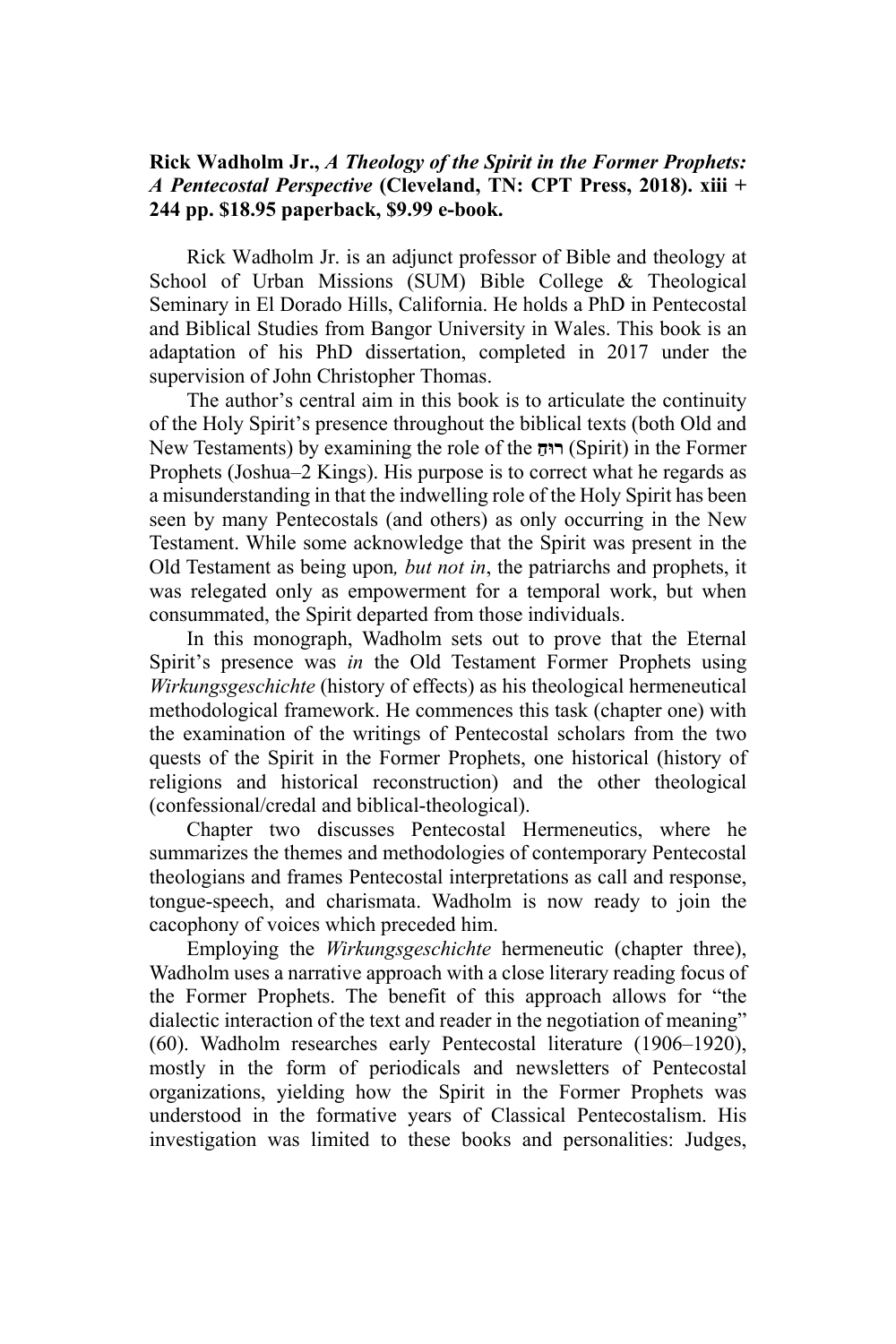Samson; 1-2 Samuel, Saul: 1-2 Kings, Micaiah, Elijah and Elisha, The Double Portion, and the Son of the Prophets.

 Wadholm's findings in these early Pentecostal publications can be summarized in seven categories. They are: 1) the Baptism in the Holy Spirit is the most predominant use throughout the literature with every publication offering some connection to the Spirit in the Former Prophets as giving witness to their experience of the baptism; 2) the power (often associated with the Baptism) of the Spirit is present to overcome, deliver, enable witness, heal, prepare, and make provision; 3) prayer functions as primary to the experience of the Spirit for all of these journals; 4) every journal affirms that the Spirit can be lost through faithlessness; 5) the texts of the Former Prophets serve an apologetic function for the early Pentecostals; 6) several contend for (divine) love in relation in the Spirit; and 7) the Spirit in the Former Prophets bears witness in several explicit Pentecostal testimonies to being the Spirit of Christ (115–117).

Many of these early understandings were inherited by contemporary Classical Pentecostals and others, which Wadholm calls us to revisit in chapters four–seven. He explicates the working of the **רוּח ַ**) Spirit) in the close reading of the narratives of the Former Prophets in the Old Testament. "The texts which are enjoined in this study are: Judges 3:10 (Othniel); 6:34 (Gideon); 11:29 (Jephthah); 13:25; 14:6, 19; 15:14 (Samson); 1 Sam. 10:6, 10; 11:6; 16:14–16, 23; 18:10; 19:9; 20 (Saul); 16:13; 2 Sam. 23:2 (David); 1 Kgs 22:21–24 (Micaiah); and 2 Kgs 2:9, 15–16 (Elijah and Elisha)" (63).

In the Book of Judges, the author investigates the **רוּח ַ**) Spirit) in the lives of the Former Prophets Othniel, Gideon, Jephthah, and Samson. The author summarizes the work of the Spirit in these narratives as the Spirit testifies in Othniel; the Spirit clothes Gideon; the Spirit in Jephthah is one of promise; and in Samson the Spirit stirs. Wadholm summaries the Spirit's functionality in Judges articulated in five points, which are: 1) the Spirit is identified so clearly with the work of Yahweh that the Spirit in Judges functions as Yahweh in relating to the Judges; 2) the function of the Spirit in Judges serves to guarantee that Israel will continue to enjoy life in the land; 3) these Spirit texts seem not only to serve for guaranteeing the continuing life of Israel in the land by delivering from enemies (even if only partially and temporarily), but also by indicating the leadership chosen by Yahweh had already, prior to noted Spirit empowerment, functioned as leaders; 4) the Spirit of Yahweh transforms individuals, but does not so overpower them as to annul their ability to be unfaithful; and 5) the Spirit does not vouchsafe every action of the one who is Spirit endowed, but is noted instead to bring about deliverance regarding the immediate needs of the individual and the community (132–135).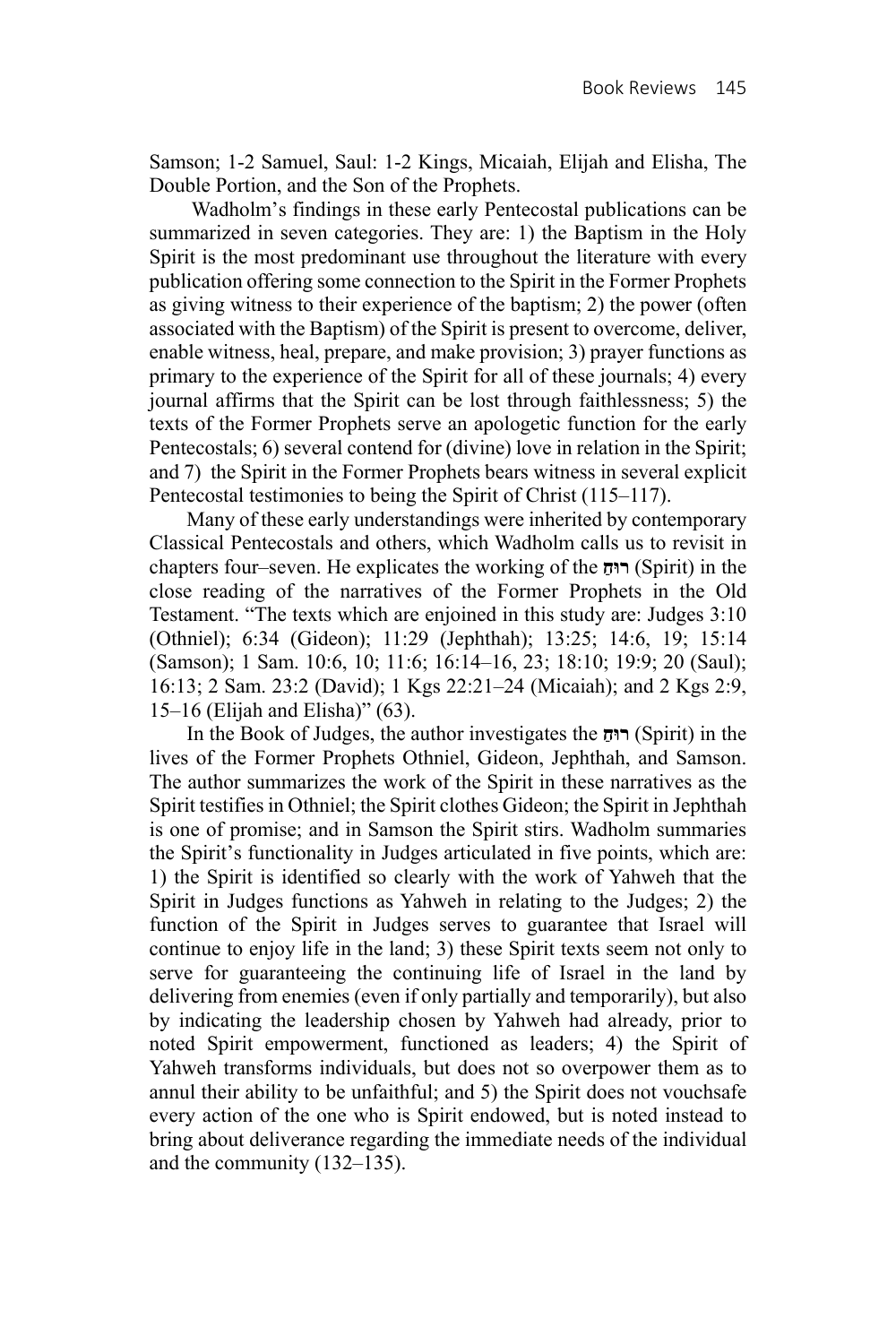The narratives of the Spirit's working in Saul and David are recorded in 1 and 2 Samuel. The Spirit comes upon Saul and he is changed into another man and begins to prophesy. Afterwards, the Spirit departs from Saul and David is empowered with the Holy Spirit. Yahweh sends a troubling spirit to Saul and he becomes disruptive. Saul's only comfort was music that David played with the lyre as songs of the Spirit. The author summarizes this Spirit's presence in Saul and David in four points.

Micaiah is a prophet who first prophesied success for the king, then his downfall, which raises doubt by the king and the prophetic court. The court of the king's prophets also makes proclamations, which Micaiah counteracts by saying, Yahweh put a "lying spirit" in all their mouths. This is a troubling statement which calls for discernment. While readers of this narrative might grapple with this text, the author provides six points to consider for understanding.

The *Double Portion* narrative represents Elisha asking Elijah for a double portion of his spirit. This represented successorship and sonship with Elisha taking up Elijah's mantle. Wadholm explicates twenty signs of the *Double Portion Spirit* then concludes this section offering five insights of the Spirit's presence. They are: 1) the Spirit is not limited by the life of the prophet; 2) the Spirit will carry forward the work of Yahweh with another; 3) the Spirit empowers for witness to the God of Israel as Yahweh; 4) the Spirit enables supernatural insight; and 5) the Spirit gives supernatural signs as affirming testimony of Yahweh's choice of leadership for Israel (190–191).

In Chapter Eight, Wadholm draws upon the *Wirkungsgeschichte* and his narrative work in this book regarding the **רוּח ַ**) Spirit) in the Former Prophets to move towards a more constructive Pentecostal theology of the Former Prophets. He admits that there is no single Pentecostal theology, but multiple Pentecostal theologies, but identifies *Pentecostal*  to represent a particular segment of the Church. He lists six categories in moving to that more constructive theology of the Spirit in the Former Prophets. They are; "abiding, purity, baptism, power, singing and anointing" (202).

Overall, Rick Wadholm has written an excellent book. In his own assessment, this monograph is a first of many where he lists six contributions. They are: 1) this is the first project specifically examining the texts of the Spirit limited to the Former Prophets and from an explicitly Pentecostal reading methodology; 2) this is the first attempt at a Pentecostal hermeneutic of the Former Prophets; 3) this is the first Pentecostal hermeneutic to attempt to hear both the narrative of the Former Prophets and Pentecostal experience as interpretive phenomenological interplay toward discerning meaning; 4) this is the